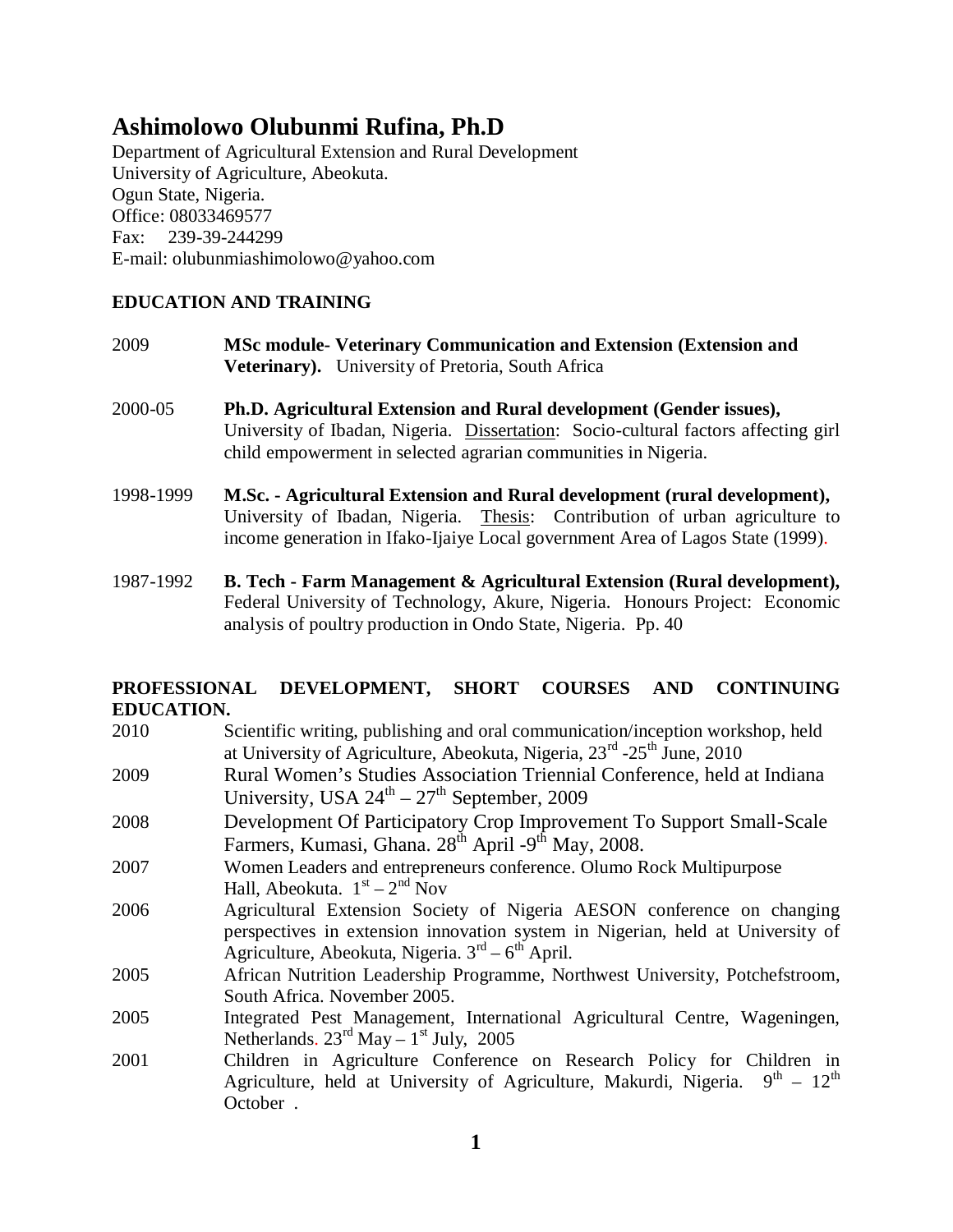- 2000 Workshop for Academic Staff: Extension Orientation Agricultural Media ` Resources ad Extension Centre (AMREC), University of Agriculture, Abeokuta,
- 1995 Workshop on Loan Management and Recovery Among Cooperative Organisations. Ogun State University Consultancy Services, Ijeja, Abeokuta. 3rd August, 2005

#### **Awards and Honors**

- **Council for Development for Social Science Research in Africa CODESRIA** (2002) Small Research Grant for Thesis Writing
- **Netherlands University Foundation for International Cooperation NUFFIC / Netherlands Fellowship Programme NFP (2005).** Scholarship for African Nutrition Leadership Programme held in Northwest University, Potchefstroom South Africa
- **Netherlands University Foundation for International Cooperation NUFFIC / Netherlands Fellowship Programme NFP (2005).** Scholarship for Integrated Pest Management held at International Agricultural Centre, Wageningen, Netherlands.
- **Netherlands University Foundation for International Cooperation NUFFIC / Netherlands Fellowship Programme NFP (2008).** Scholarship for Development Of Participatory Crop Improvement To Support Small-Scale held at Kumasi, Ghana.
- **Centre Technique de Corporation Agricole et Rurale (CTA) (2009)** Award for Online Distance Learning Course on veterinary communication and Extension

#### **PROFESSIONAL ACADEMIC EMPLOYMENT**

- **Senior Lecturer** of Agricultural Extension and Rural Development, University of Agriculture, Abeokuta, Nigeria. Oct., 2010
- **Lecturer I** of Agricultural Extension and Rural Development, University of Agriculture, Abeokuta, Nigeria. Oct., 2007 – 2010
- **Lecturer II** of Agricultural Extension and Rural Development, University of Agriculture, Abeokuta, Nigeria. Oct., 2004 – Oct. 2007
- **Assistant Lecturer** of Agricultural Extension and Rural Development, University of Agriculture, Abeokuta, Nigeria. Dec., 2001- Sept.2004.
- **Assistant Lecturer** of Agricultural Extension and Rural Development, Olabisi Onabanjo University, Ago-Iwoye, Ogun State, Nigeria. March 2001 – Nov, 2001.

#### **OTHER PROFESSIONAL EXPERIENCE**

Students Industrial Work Experience Scheme, Nigerian Agricultural and Co-operative Bank Limited, Akure, Nigeria. July 1990 – November, 1990.

#### **Teaching experience**

#### **Undergraduate level**

Department of Agricultural Extension and Rural Development, University of Agriculture, Abeokuta, Nigeria 2001- present (**Undergraduate level)**

**ARD 202** Principles and Practice of Agricultural Extension And Rural Sociology, **ARD 501** Group Dynamics in Extension, **ARD 502** Rural Community Development and Social Change, **AGS 597** Seminar 1, **AGS 598** Seminar II.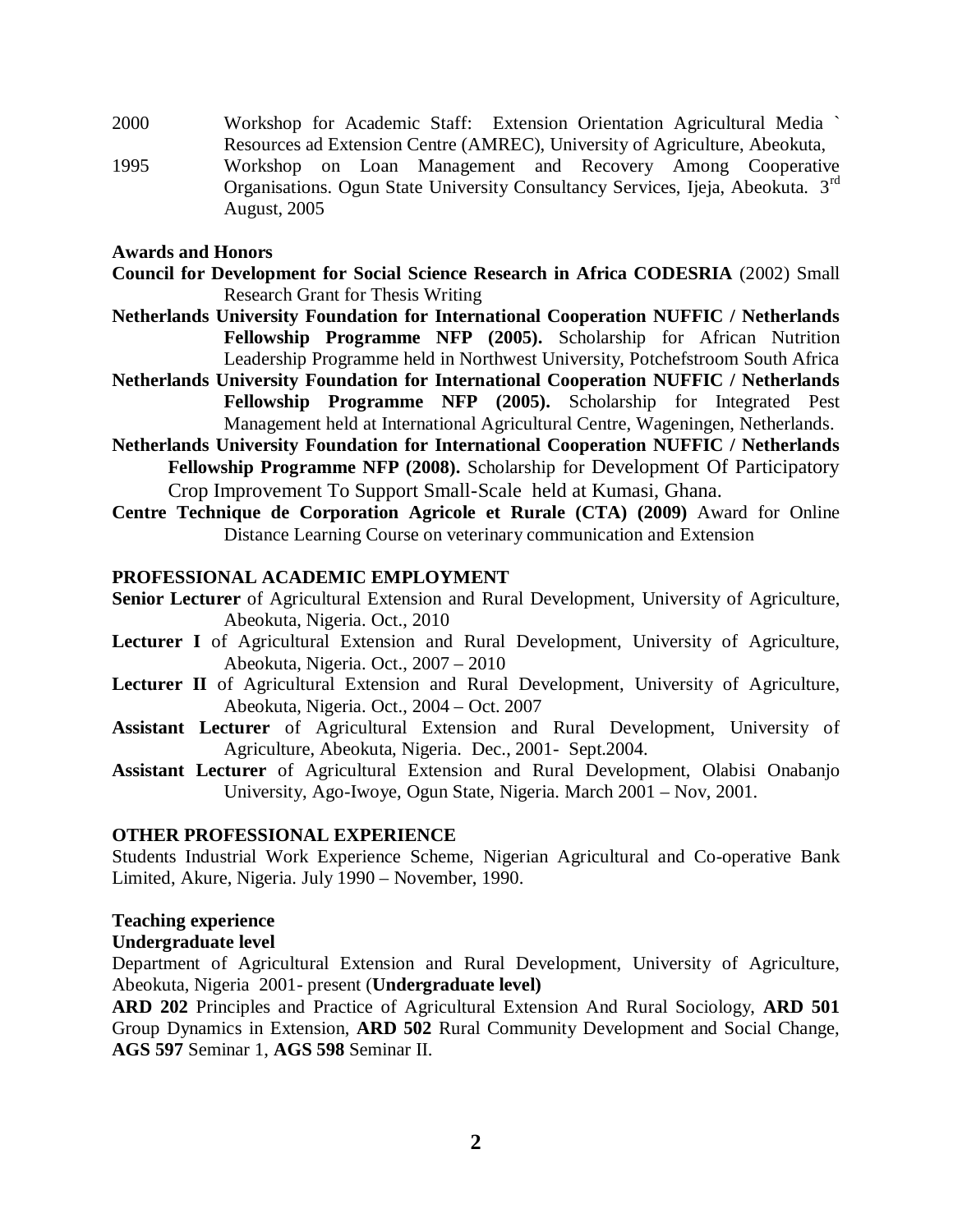#### **Post Graduate Level**

Department of Agricultural Extension and Rural Development, University of Agriculture, Abeokuta, Nigeria 2006- present (**Post graduate level)**

**ARD 705** Advanced rural sociology, **AXD 703** Supervision and administration of rural development projects, **ARD 706** Comparative Extension Systems, **ARD 704** Programme planning and Evaluation

## **Olabisi Onabanjo University, Ago-Iwoye, Ogun State, Nigeria. 2001**

Department of Agricultural Extension and Rural Development.

**GNS 201** Modern Agriculture and Rural Development, **AXR 503** Diffusion of Innovation, **AXR 515** Social Psychology for Agriculture and Rural Development.

# **PROFESSIONAL SERVICE AND ACTIVITIES**

- 1. 1<sup>st</sup> Vice-President, Society for Peace Studies and Practice, Ogun State Chapter 2011 to date
- 2. Member, College Editorial Committee for e-lecture notes 2011 to date
- 3. Part-time Undergraduate Programme Co-ordinator, Department of Agricultural Extension and Rural Development, University of Agriculture, Abeokuta 2011 ...
- 4. The Post Graduate Diploma Co-ordinator, Department of Agricultural Extension and Rural Development, University of Agriculture, Abeokuta 2011 ...
- 5. Post Graduate Prorgamme Coordinator, Department of Agricultural Extension and Rural Development, University of Agriculture, Abeokuta, Nigeria. 2009-2011
- 6. Deputy co-Chair for Africa Rural Women's Studies Association based in USA. 2009 to date
- 7. Member, Post Graduate Committee Board, College of Agricultural Management and Rural Development, University of Agriculture, Abeokuta, Nigeria. 2009 - date
- 8. College Representative on LEMCEL, University of Agriculture, Abeokuta, Nigeria. 2009 date.
- 9. Assistant Post Graduate Coordinator, Department of Agricultural Extension and Rural Development, University of Agriculture, Abeokuta, Nigeria. 2008-2009
- 10. Member, Planning Committee of Three Decades of Extension, University of Ibadan, Nigeria. 2007 -
- 11. Member, Post JAMB Screening Committee, University of Agriculture, Abeokuta, Nigeria. (2007)
- 12. Member, Gender Mainstreaming Committee, University of Agriculture, Abeokuta, Nigeria. 2007-
- 13. Advisor for 200 level students, Department of Agricultural Extension and Rural Development, University of Agriculture, Abeokuta, Nigeria. 2007 -
- 14. Member, Welfare Committee, Department of Agricultural Extension and Rural Development, University of Agriculture, Abeokuta, Nigeria. 2006-
- 15. Member, Planning Committee, Agricultural Extension Society of Nigeria Conference held at University of Agriculture, Abeokuta, Ogun State Nigeria. 2006

## **PROFESSIONAL MEMBERSHIP**

Agricultural Extension Society of Nigeria (AESON) Children-In-Agriculture Programme (CIAP) Rural Women's Studies Association (RWSA)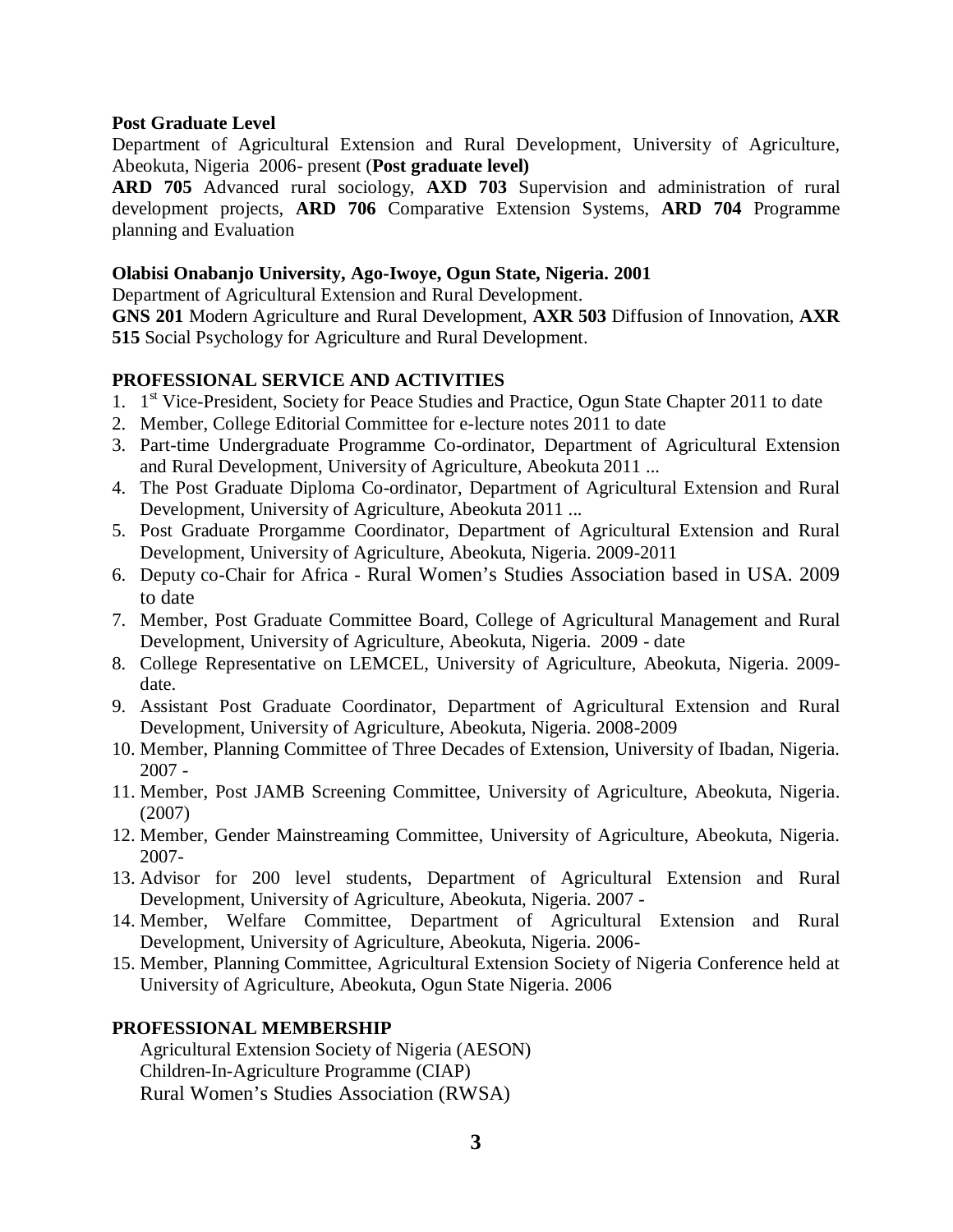Society for Peace Studies and Practice (SPSP)

# **PUBLICATIONS AND PRESENTATIONS**

# **(i) Journal Articles in Print**

- *\* 1*. **Ashimolowo O.R**. and Otufali G.A. (2010): Shocks, Safety Nets and Coping Strategies among Female Agro- Pastoralists in Ogun State Nigeria**.** *Journal of Applied Science Research***.** Vol. 6, No 12. Pp. 2181- 2191**.** Published by INSINET Publications. http://www.aensionline.net/jasr/jasr/2010/2181-2191.pdf
- \* 2. Fakoya E.O., T.O.A. Banmeke, O.R. Ashimolowo and Fapojuwo O.E. (2010): Cassava Production and Poverty Eradication Among Crop Farmers in Ondo State, Nigeria. OIDA International *Journal of Sustainable Development.* Vol 2. No. 5. Pp. 67-72. http://papers.ssrn.com/sol3/papers.cfm?abstract\_id=1724686
- \* 3 **O.R. Ashimolowo**, A.K. Aromolaran, S.O. Inegbedion (2010). Child Street Trading Activities and Its Effect on the Educational Attainment of Its Victims in Epe Local Government Area of Lagos State. *Journal of Agriculture Science.* Vol. 2. No. 4. Pp. 211-219. Published by Canadian Centre of Science and Education.http://www.ccsenet.org/journal/index.php/jas/article/view/8413/6234
	- 4. Fashina, O.O., **Ashimolowo, O.R.,** and Oluwalana, O (2009): Children involvement in household livelihood activities in the Rural Areas of Ogun State. *International Journal of Applied tropical Agriculture*. Vol. 14., Nos 1 &2. Pp. 64-70 Published by School of Agriculture and Agricultural Technology, Akure.
- \* 5. **Ashimolowo, O. R.** and Ojebiyi, W. G. (2009): Effect Of Peak Season Agricultural Activities On The Educational Performance Of Rural Children In Odeda Local Government Area Of Ogun State**.** *Journal of Tourism, Hospitality and Home Management*. Vol. 2, Nos 1. Pp. 1-18. Published by the College of Agriculture, Olabisi Onabanjo University, Ayetoro Campus.
- \* 6. **Ashimolowo, O.R.** (2009): Values placed on the roles of the girl-child and her level of empowerment in selected agrarian communities in Nigeria. *Journal of Tourism, Hospitality and Home Management.* Vol. 2, Nos 1. Pp. 168-181. Published by the College of Agriculture, Olabisi Onabanjo University, Ayetoro Campus.
- **\*** 7. **Ashimolowo, O.R.** and Akinbile, L.A. (2008): Protection practices influencing girl-child level of empowerment in selected agrarian communities in Nigeria. *Asset International Journal***.** Asset Series C. 3 (1): 1-11. Published by University of Agriculture, Abeokuta. http://www.unaab.edu.ng/asset/articlesByIssue.php
- **\***. 8. **Ashimolowo, O.R.** and Akinbile, L.A. (2008): Socio-cultural factors affecting girl-child empowerment in selected agrarian communities in Nigeria. *Journal of Annals of Child and youth Studies*. Vol. 3. No. 1. Pp.1-10. Published by Children and Youth in Agriculture Programme.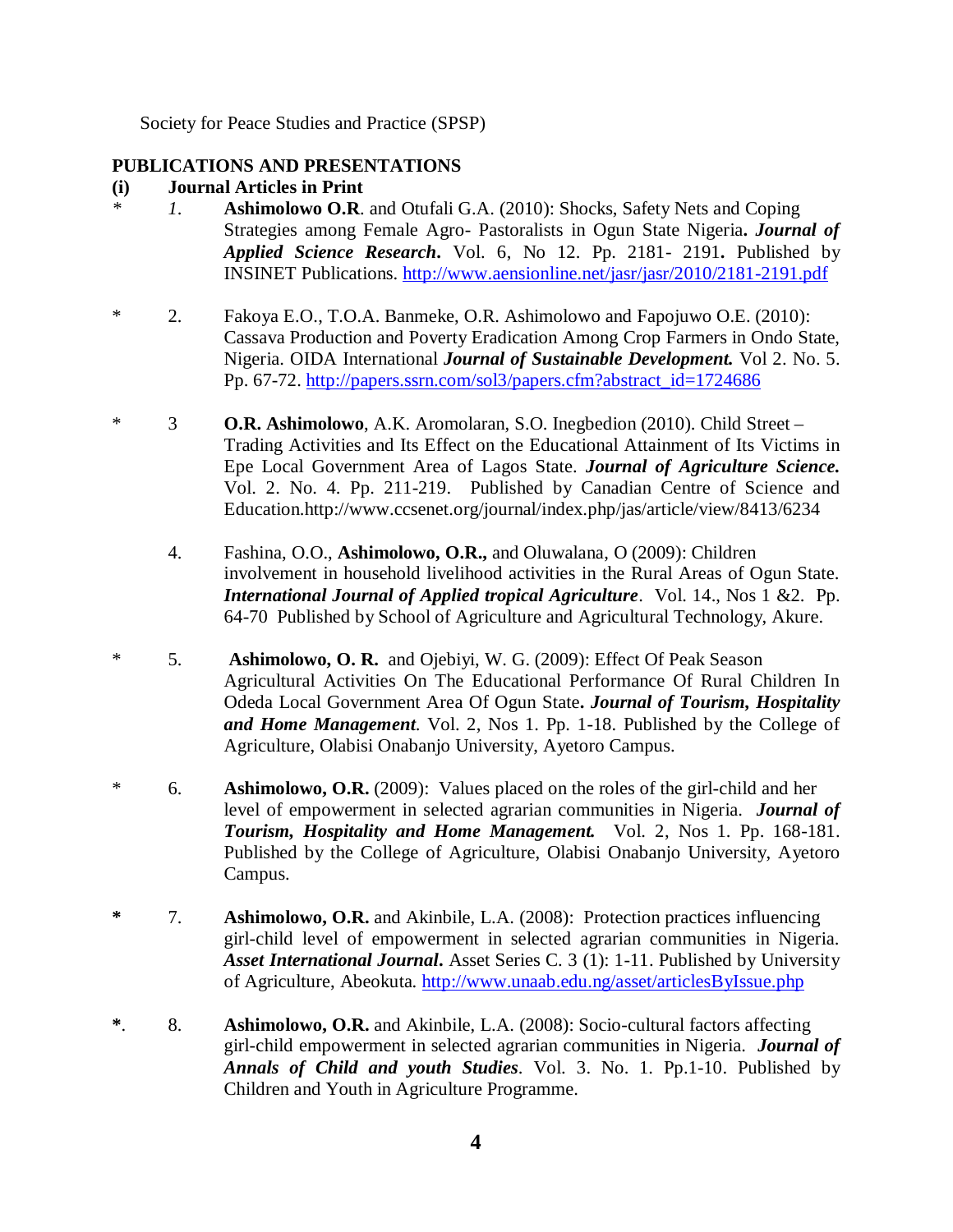- + 9. Oloruntoba, A., **Ashimolowo, O.R.** and Solomon, V.A. (2007): Rice farmers' perceptions of agricultural credit in rural Nigeria. *Journal of Agriculture And Rural Development.* Vol. 1. pp. 106-119. Published by Swaziland Printing and Publishing Company Limited, Swaziland.
	- 10. **Ashimolowo, O.R**., Akinbile, L.A. and Awojulu R.T. (2007): Use of indigenous knowledge in rice production in Ewekoro Local Government Area, Ogun State. *Journal of Agricultural Extension*. Vol. 10. pp. 189-203. Published by Agricultural Society of Nigeria. http://www.msnusers.com/aeson/aesonpublications
- \* 11. Ewete, F.K., **Ashimolowo, O.R** and Adohi, E.A. (2007). Survey of Plants used in maize storage in Abeokuta North Local Government Area and the Efficacy of a selected species against Sitophilus zeamais Motschulsky (Coleoptera: Curculionaidae). *Nigerian Journal of Entomology*. Vol. 24. Pp. 119-126 Published by Entomological Society of Nigeria
- + 12. Adeokun, O.A. and **Ashimolowo, O.R**. (2006) "Factors influencing adoption of fishermen innovation by artisanal fishermen in coastal areas of Ogun State, Nigeria. *Journal of Applied Sciences Research, Pakistan*. Vol. 211. Pg. 966- 979. Published by INSInet.
	- 13. Akinbile, L.A.., **Ashimolowo, O.R**. and Oladoja, M.A. (2006): Rural Youth Participation in Infrastructural Development of Ibarapa East Local Government Area of Oyo State. *Nigerian Journal of Rural Sociology.* Vol. 6. Nos 1 & 2. Pp. 40-48. Published by The Nigerian Rural Sociological Association.
- **+** 14. **Ashimolowo, O.R.,** Lawal-Adebowale, O.A., Sodiya, C.I., and Osamiluyi, B.O. (2006): Sedentarisation and livelihoods: the case of Fulani women in Abeokuta North, Ogun State Nigeria. *Journal of Social Development in Africa*. Vol. 21. No.2 Pp. 103-118. Published by school of Social Work, University of Zimbabwe
- + 15. Akinbile, L.A., Akinwale, J.A. and A**shimolowo, O.R** (2006): Determinants of productivity level among rice farmers in Obafemi-Owode Local Government Area of Ogun State, Nigeria. *Journal of New Seeds*. Haworth Food and Agricultural Products Press USA. Vol. 8 Nos. 4. Pp. 79-89. Published by Haworth food and Agricultural Products Press. http://www.informaworld.com/smpp/content~db=all~content=a902797934.
	- 16. Apantaku, S.O. and **Ashimolowo, O.R**. (2006): Use of Participatory Extension Methods by Extension Agents in Ogun State, Nigeria. *Bowen Journal of Agriculture.* Vol. 3 (2). Pp. 118-128. http://ajol.info/index.php/bja/article/view/41913
	- 17. A**shimolowo, O.R**. and Busari, M.A. (2006): Social Impact Assessment of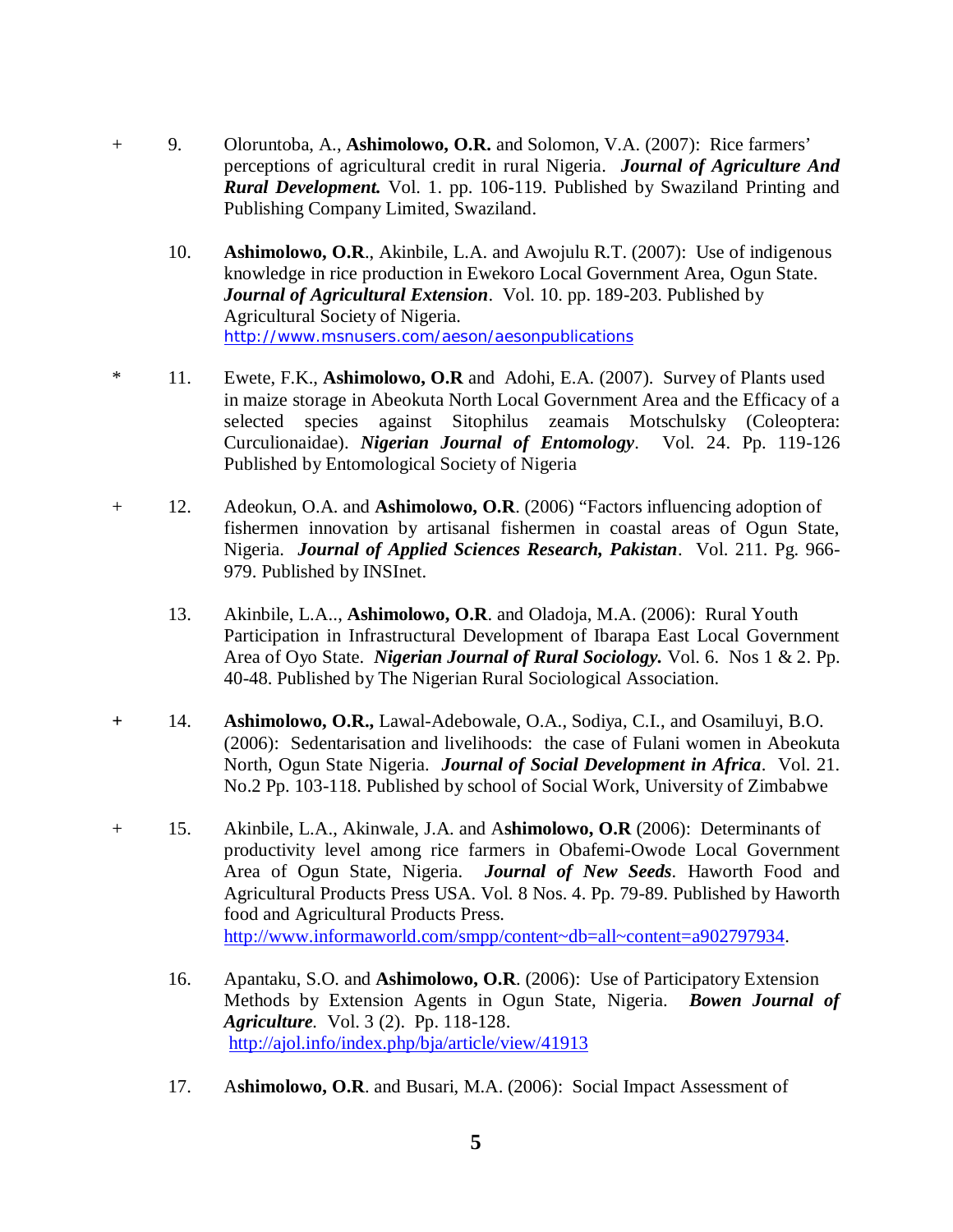Cement Pollution among Small Scale Farmers in Cement Producing Areas of Ogun State, Nigeria. *Journal of Agricultural Extension.* Vol. 9. pp. 142-149. Published by Agricultural Extension Society of Nigeria. http://www.msnusers.com/aeson/aesonpublications

- 18. Sodiya, C.I., **Ashimolowo, O.R**., Lawal-Adebowale, O.A., and Adamu. C.O. (2006): Analysis of the roles and selected activities of Fulani Women among Sedentary Pastoral Households in Ogun State. *The Ogun Journal of Agricultural Sciences*. Vol. 9, Pp.49-60 Published by College of Agricultural Sciences, Olabisi Onabanjo University, Ayetoro Campus.
- 19. Oladapo, M. O. and **Ashimolowo, O.R**. (2005): Retail market integration of plantain and banana in Enugu State. *Nigerian Journal of Horticultural Science*. Vol. 10. Pp. 99-104. Published by The Horticultural Society of Nigeria.
- 20. Adeokun, O.A., **Ashimolowo, O.R**., Oladoja, M.A. and Adisa, B.O. (2004). Involvement in the production of small domestic ruminants in Ijebu North Local Government Area, Ogun-State, Nigeria. *African Journal of Livestock Extension*. Vol. 3. Pp. 50-54. Published by Department of Agricultural Extension and Rural Development, University of Ibadan, Nigeria.
- 21. Adeokun, O.A., Ojo, S.O. and **Ashimolowo, O.R. (2003).** Towards promoting children's interest in fish production: A case study of Ogun State, Nigeria. *International Journal of Children-in-Science and Technology.* Vol. 1. No. 1, Pp 117-123. Published by Green Line Publishers.
- **22.** Ojo, S.O., Adeokun, O.A., Ladokun, A.O. and **Ashimolowo, O.R. (2002**). Assessment of consumer attitudes of consumption of some fish and meat types, Ibadan, Oyo State. *Journal of Educational Innovation and Development*. Vol. 1. No. 2, Pp. 277-285

## **(iii) Book article or chapter**

23. Adeyeye, V.A., Alimi, J.T. and **Ashimolowo, O.R**. (2002): Overview of poverty and its reduction in Nigeria. In: *Nigeria's Lead Issues in Poverty Reduction.* Adeyeye, V.A. and Yusuf J.O. (eds). Published by African Centre for Development Research, Abuja. Pp. 15-31.

## **(iv Edited Conference Proceeding**

- **\*** 24**. Ashimolowo, O.R**., and Apata, O.(2008): Constraints and motivation of Youth participation in agricultural activities in Osun State. In: *Remedying the factors impeding children and youth development in Nigeria. Proceedings of Children and Youth in Agriculture Programme in Nigeria (CYIAP) Annual Conference,* Federal College of Education, Oyo. S.F Adedoyin (editor). pp. 20-26. Published by CYIAP
- \* 25. Fakoya, E.O., **Ashimolowo, O.R.,** Adewuyi, S.A. and Ashaolu, O.F (2008):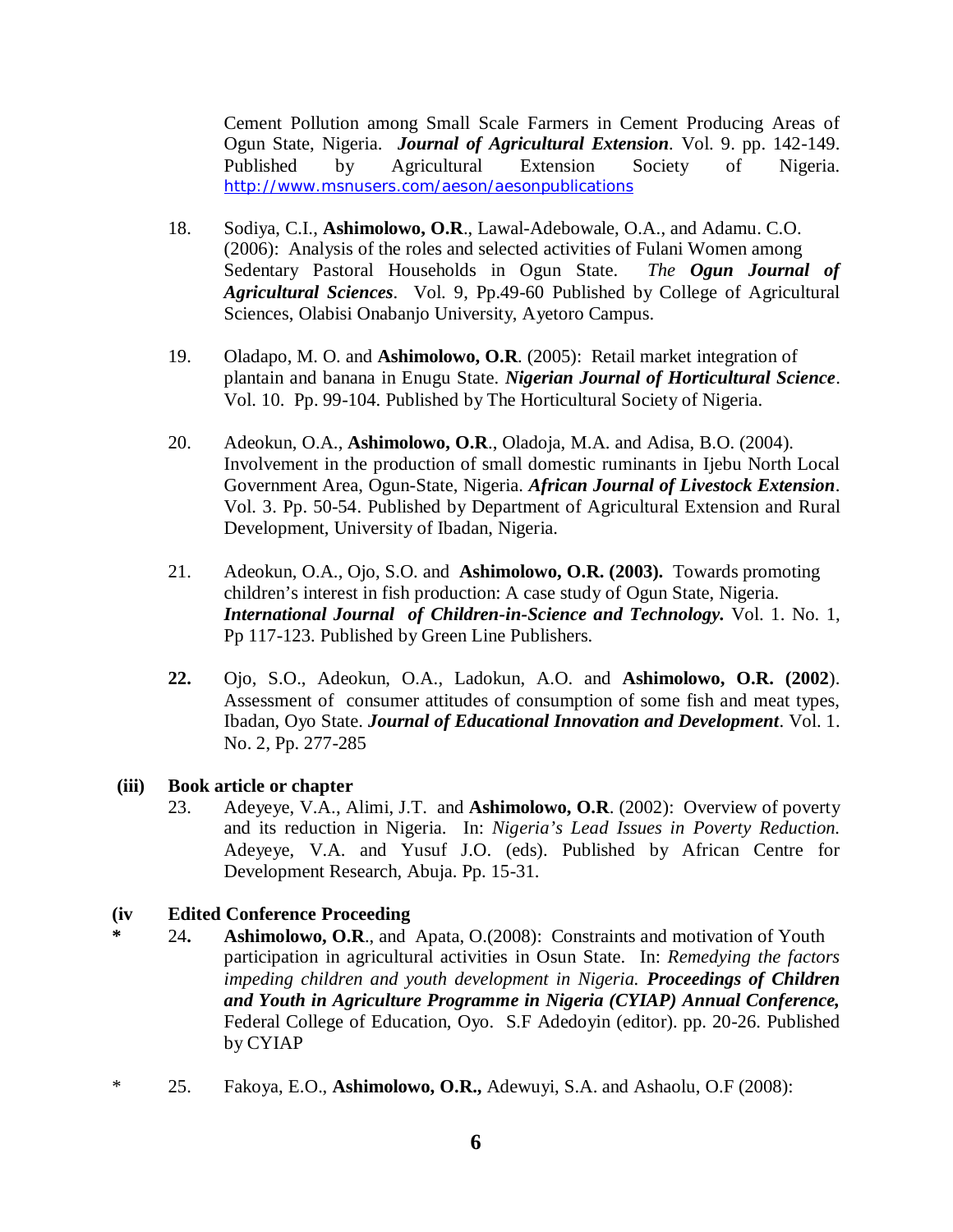Socio-economic effect of micro-credit on small scale poultry farmers livelihood in Abeokuta North LGA of Ogun State. In: *Animal Agriculture towards Millennium Development in Nigeria*. *Proceedings of Nigerian Society of Animal Production (NSAP – OGUN 2008***),** College of Agricultural Sciences, Olabisi Onabanjo University, Ayetoro, Ogun State, Nigeria, Adeyemi O.A., Ogungbesan A.M. Dada A.O., Eniolorunda O.O., Awojobi H.A., Oke D.B., Agunbiade J.A.(editors). Pp. 304-307. Published by NSAP.

- 26. **Ashimolowo, O.R**., Akinbile, L.A and Afolayan, E.A (2005): Effect of microcredit on small scale crop farmers in Odeda Local Government Area of Ogun State. In: *Capacity Building in Nigerian Agricultural Extension System*. *Proceedings of Children in Agriculture Programme (CIAP)* Annual Conference, National Cereals Research Institute (NCRI), Badeggi, Bida, Niger State. S.F Adedoyin (editor). pp. 85-91. Published by Agricultural Extension Society of Nigeria.
- 27. Oladapo M.O., Momoh, S. and **Ashimolowo, O.R**. (2003). Spatial market integration test of plantain and banana in Enugu state rural and urban market. In: *The Role of Horticulture in Economic Development of Nigeria*. *Proceedings of Horticultural Society of Nigeria (HORTSON)* Annual Conference, School of Agriculture. Fasina, A.S., Olufolaji A.A. and Umeh, V.C. (eds). , Lagos State Polytechnic, Ikorodu, Lagos. Pp. 162-170. Published by The Horticultural Society of Nigeria.
- 28. **Ashimolowo, O.R.** and Arowojolu, O. (2001): Nigerian Girl-Child involvement in Agriculture: future perspective. In: *Research and Policy Issues for Children in Agriculture*. Obinne C.P.O., Obasi M.O. and Agbulu, O.N. (eds). *Proceedings of Children in Agriculture Programme (CIAP) Annual Conference*, University of Agriculture, Makurdi. October 9-12. Pp. 316-324. Published by Children –in – Agriculture Programme.
- 29. Arowojolu, O. and **Ashimolowo, O.R**. (2001). Child Labour in Agriculture: Problems and prospects. In *Research and Policy Issues for Children in Agriculture*. Obinne C.P.O., Obasi M.O. and Agbulu, O.N. (eds). *Proceedings of Children in Agriculture Programme (CIAP) Annual Conference*, University of Agriculture, Makurdi. October 9-12. Pp. 316-324. Published by Children –in – Agriculture Programme

#### **EXTRA CURRICULAR ACTIVITIES**

Swimming, Reading and travelling.

## **REFEREES**

(1) Dr. Akinbile L.A., Department of Agricultural Extension and Rural Development, University of Ibadan, Nigeria (234) 80 2325 0454 lakinbile@yahoo.com.